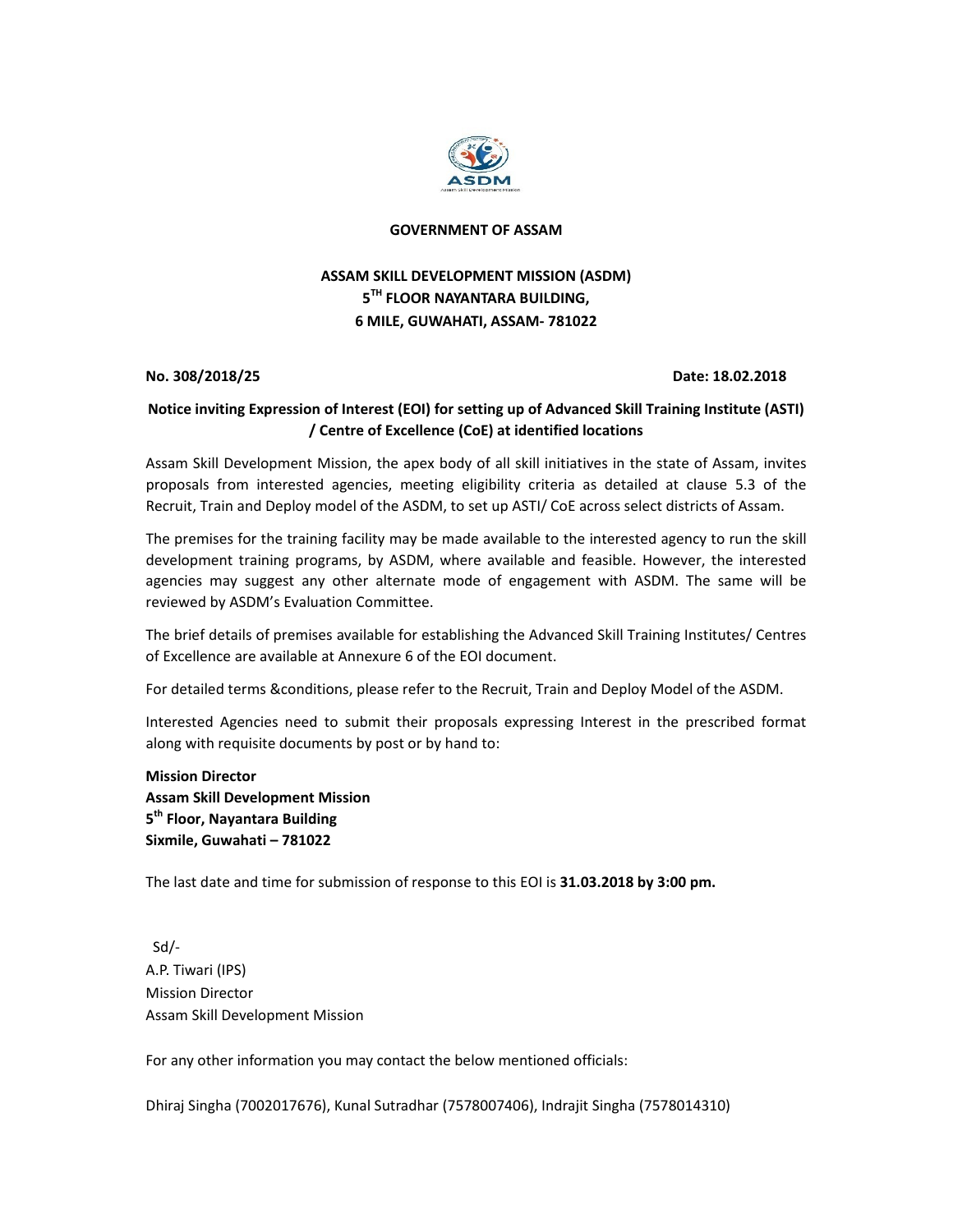## **Annexure 1: APPLICANT DETAILS**

| <b>S. No.</b> | <b>Particulars</b>        | <b>Details</b>                                           |
|---------------|---------------------------|----------------------------------------------------------|
| 1.            | Name of the Agency        |                                                          |
|               |                           |                                                          |
| 2.            | Type of entity            | Company/ Partnership Firm/ Sole Proprietorship/ Society/ |
|               |                           | Trust/NGO                                                |
| 3.            | <b>Registered Address</b> |                                                          |
| 4.            | Date of Incorporation     |                                                          |
|               | (dd.mm.yyyy)              |                                                          |
| 5.            | Applying as               | Single / Consortium                                      |
|               |                           |                                                          |
| 6.            | In case of consortium     | Lead Partner:                                            |
|               |                           |                                                          |
|               |                           | <b>Consortium Partner:</b>                               |
| 7.            | Turnover in FY 2016-17    |                                                          |
| 8.            | Nature of business        |                                                          |
|               |                           |                                                          |
| 9.            | No. of employees on       | Lead Partner:                                            |
|               | payroll                   |                                                          |
|               |                           | <b>Consortium Partner:</b>                               |
| 10.           | Name of Single Point of   |                                                          |
|               | Contact (SPOC) of the     |                                                          |
|               | Lead partner              |                                                          |
| 11.           | Address of SPOC           |                                                          |
|               |                           |                                                          |
| 12.           | Phone and Mobile Nos. of  |                                                          |
|               | SPOC                      |                                                          |
| 13.           | E-Mail id of SPOC         |                                                          |
| 14.           | Address for               |                                                          |
|               | Correspondence            |                                                          |
| 15.           | Presence in Assam (Y/N)   |                                                          |
| 16.           | Address in Assam (if any) |                                                          |
|               |                           |                                                          |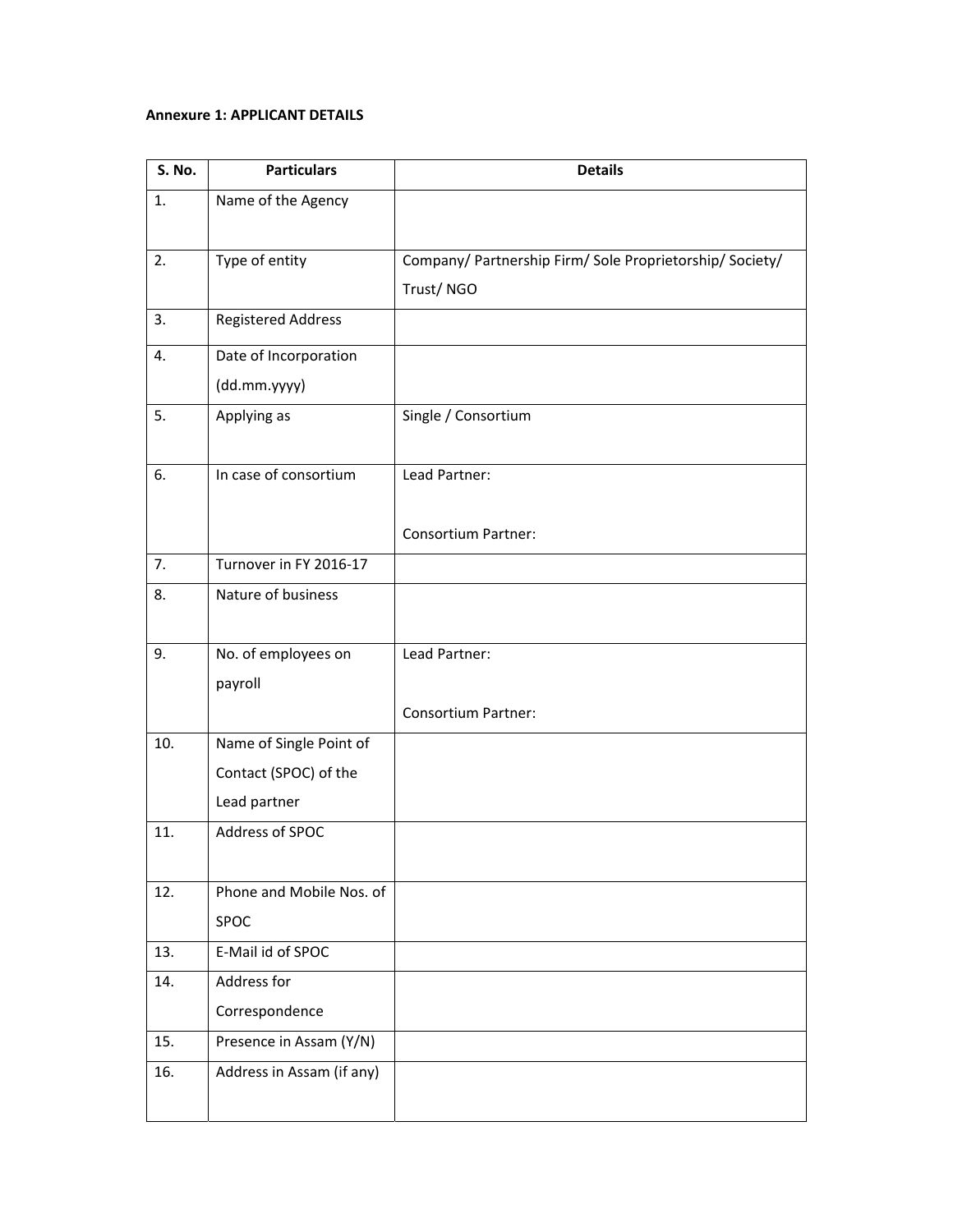| <b>S. No.</b> | <b>Particulars</b>     | <b>Details</b>                  |  |  |
|---------------|------------------------|---------------------------------|--|--|
| 17.           | Proposed Partnership   | Type 1 OR Type 2 OR Type 3      |  |  |
|               | model with ASDM as per | If any other mode, then specify |  |  |
|               | <b>RTD</b>             |                                 |  |  |
| 18.           | Preferred Location     |                                 |  |  |
|               | (Refer Annexure 6)     |                                 |  |  |

Note:

1. In case of consortium, the Applicant details have to be filled for each consortium partner separately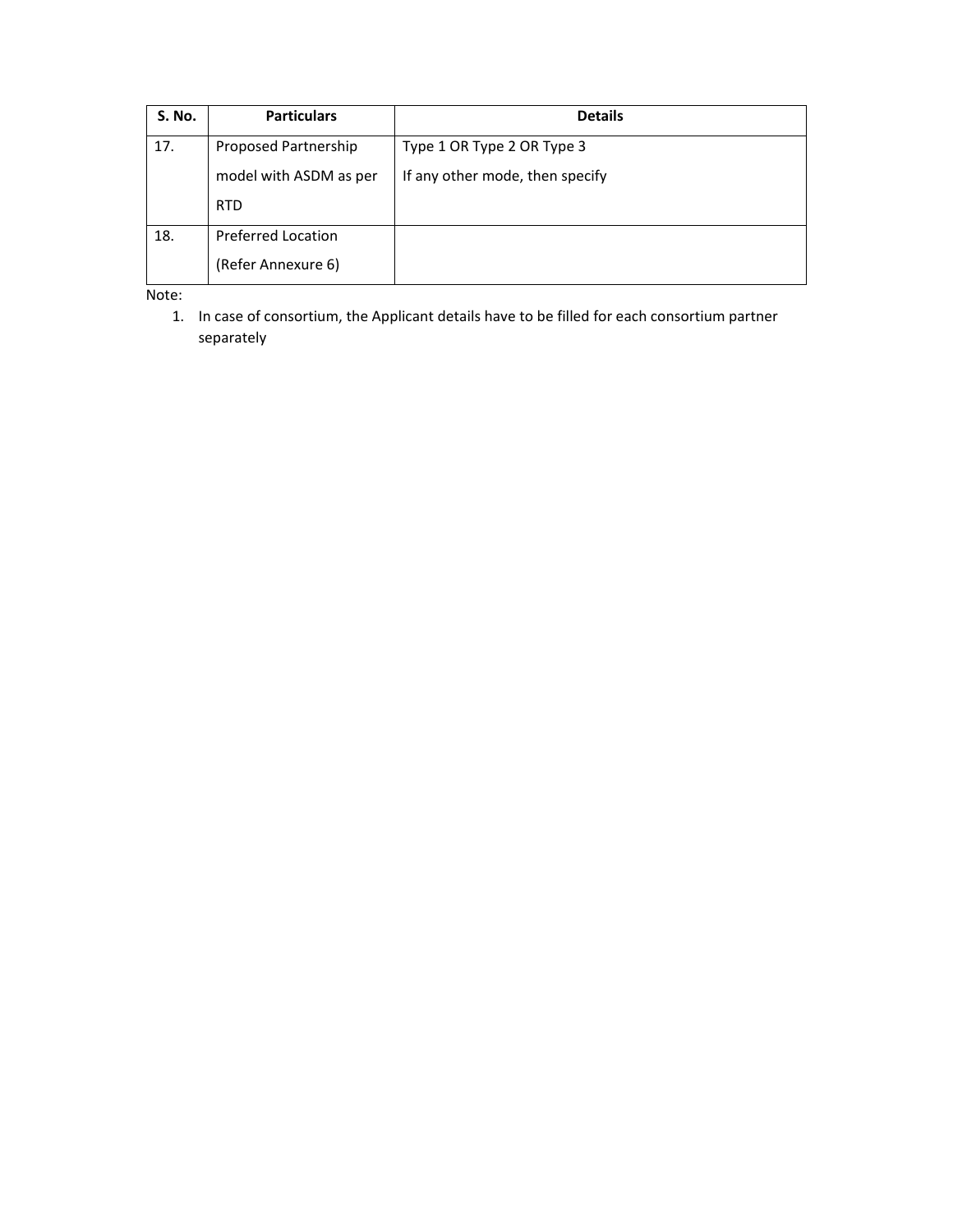### **Annexure 2: Project Proposal**

The applicant Agency has to submit a response to the EOI covering the following parameters in brief:

1. **Proposed Sector & Trade:** All the proposed sectors in which training is proposed to be conducted is to be indicated in this section.

| S.No.     | <b>Sector Name</b> | <b>Trade / Course Name</b> |  |  |
|-----------|--------------------|----------------------------|--|--|
|           |                    |                            |  |  |
|           |                    |                            |  |  |
| $\cdot$ . |                    |                            |  |  |

2. Curriculum, proposed duration etc.: Whether curriculum will be designed by the agency themselves or QPs of SSCs will be adopted.

| S.No.     | <b>Sector Name</b> | Trade /<br>Course  <br><b>Name</b> | specify code | In case of QP of SSC, $\vert$ In case of in-house<br>designed<br>trade<br>specify<br>course,<br>duration* |
|-----------|--------------------|------------------------------------|--------------|-----------------------------------------------------------------------------------------------------------|
|           |                    |                                    |              |                                                                                                           |
|           |                    |                                    |              |                                                                                                           |
| $\cdot$ . |                    |                                    |              |                                                                                                           |

\*Enclose the curriculum designed in case of in‐house courses (mandatory)

- 3. Assessment & certification: In case of in‐house designed trade / course, specify duration mechanism to be followed for Assessment and certification
- *4.* Placement Strategy including minimum captive placement (in case of Type 1 and Type 2 partnership models): *Strategy to place the certified candidates in own organisation, other organisations etc. with indicative compensation structure.*
- 5. Proposed Investment in the Training Centre for equipment, interiors, working capital etc.
- 6. Past Experience in training of the applicant (if any):
- 7. Brief note on justification for undertaking the scheme by the applicant:
- 8. Your expectation from ASDM in the partnership: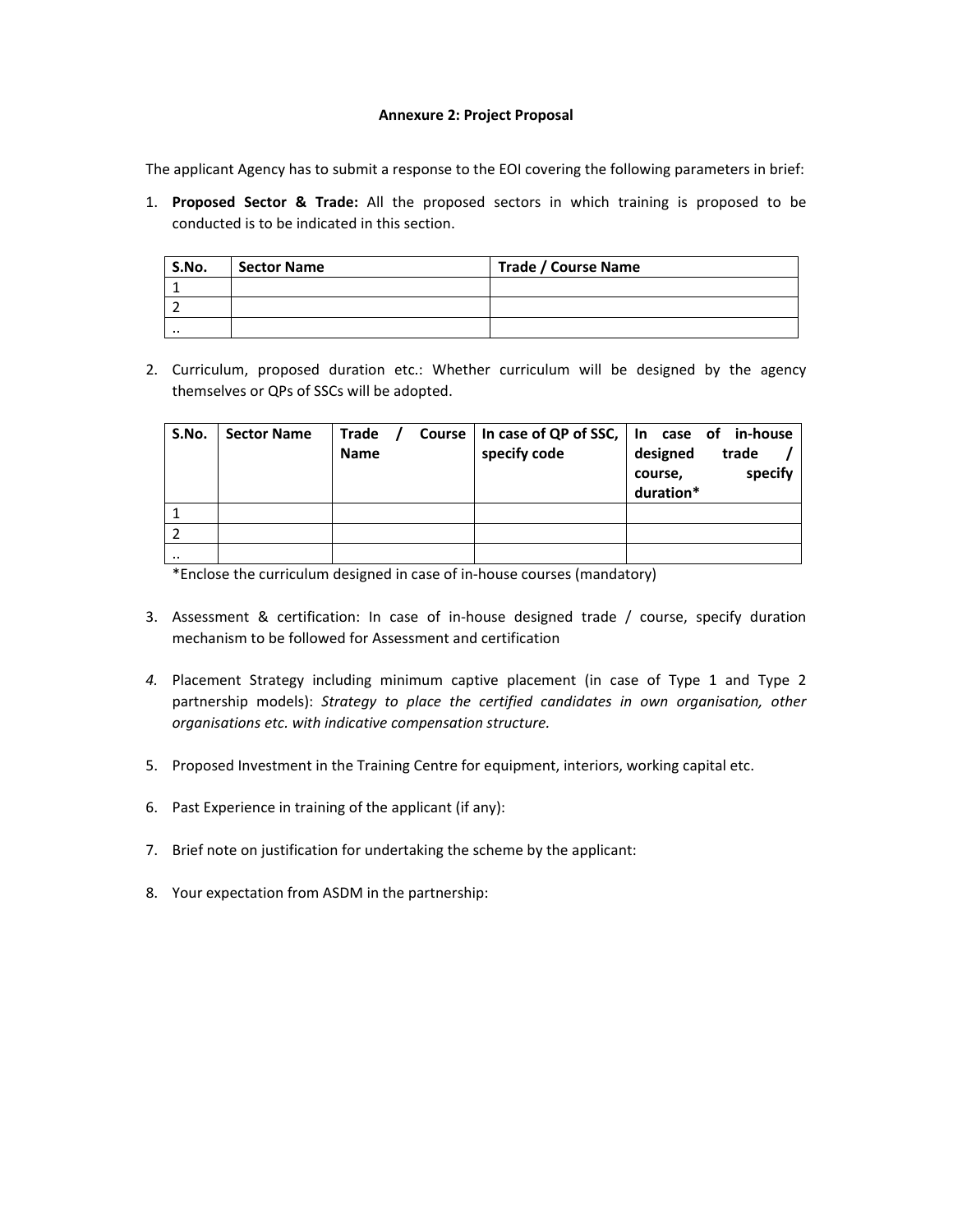### **Annexure ‐3: Affidavit for not being blacklisted**

*Anaffidavit on a non‐judicial stamp paper of INR 100/‐ by Applicant Agency's Authorized Representative with his/her dated Sign and Seal*

| organisationhasnotbeenblacklisted/debarredbyanydonoragency/StateGovernment/CentralGover  |  |  |  |  |
|------------------------------------------------------------------------------------------|--|--|--|--|
| nment authority/ or any other agency for breach on our part since $1st$ of January 2015. |  |  |  |  |

For and on behalf of:

Signature:

Name:

Designation:

(Authorized Representative and Signatory)

Date:

Place:

*Note: In case of consortium, the affidavit needs to be submitted by each consortium partners*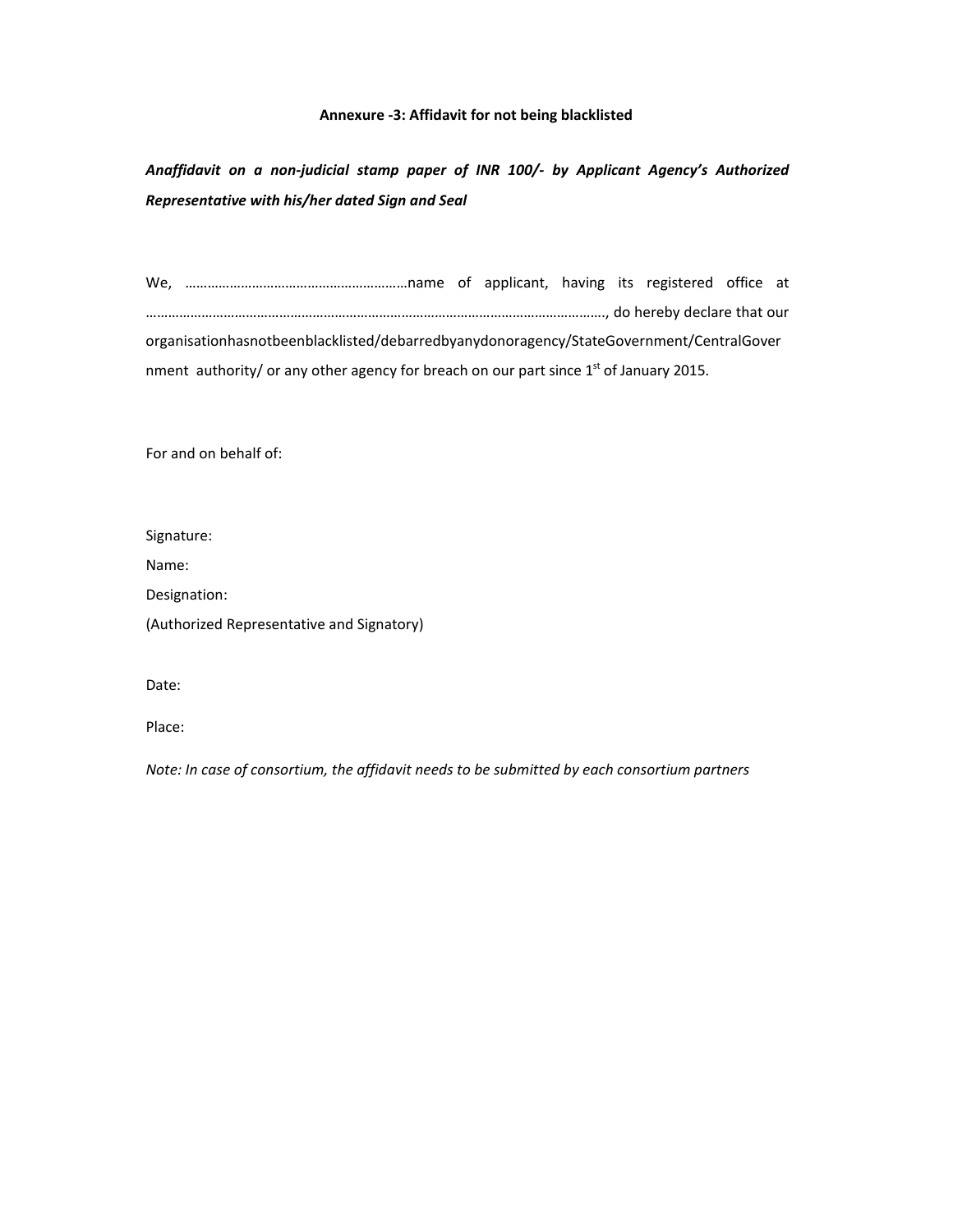#### **Annexure 4: Declaration**

*The Declaration is to be submitted under the signature of Authorized Representative/ Signatory of the applicant agency on official Letterhead and official seal (in case of consortium, the declaration has to be submitted by the lead partner of the consortium)*

To

Mission Director Assam Skill Development Mission Nayantara Building 5th Floor Six Mile, Guwahati – 781022

#### **Sub: Partnership with ASDM under the Recruit, Train and Deploy model**

**Ref: Notice no………………………………dated………………………………….**

Dear Sir,

We would like to participate in the RTD model of the ASDM. We make the following declarations:

- 1. We have gone through the RTD Model of ASDM. We have understood the terms and conditions stipulated in the Scheme and we accept the same. We also agree and undertake to abide by all these terms and conditions.
- 2. We understand that our response to the EOI would be evaluated by ASDM Proposal Evaluation Committee, which may accept or reject our proposal or accept our proposal with modifications. We acknowledge the right of ASDM to reject our Proposal without assigning any reason or otherwise and hereby waive, to the fullest extent permitted by applicable law, our right to challenge the same on any account whatsoever.
- 3. The information submitted in our Proposal is complete, is strictly as per the requirements as stipulated in the notice inviting proposal, and is correct to the best of our knowledge and understanding.
- 4. We would be solely responsible for any errors/omissions/false information in our Proposal. We acknowledge that ASDM will be relying on the information provided in the Proposal and the documents accompanying such Proposal for empanelment of the applicant for the aforesaid programme, and we certify that all information provided in the application and the Annexures attached herewith are true and correct; nothing has been omitted which renders such information misleading; and all documents accompanying such Proposal are true copies of their respective originals.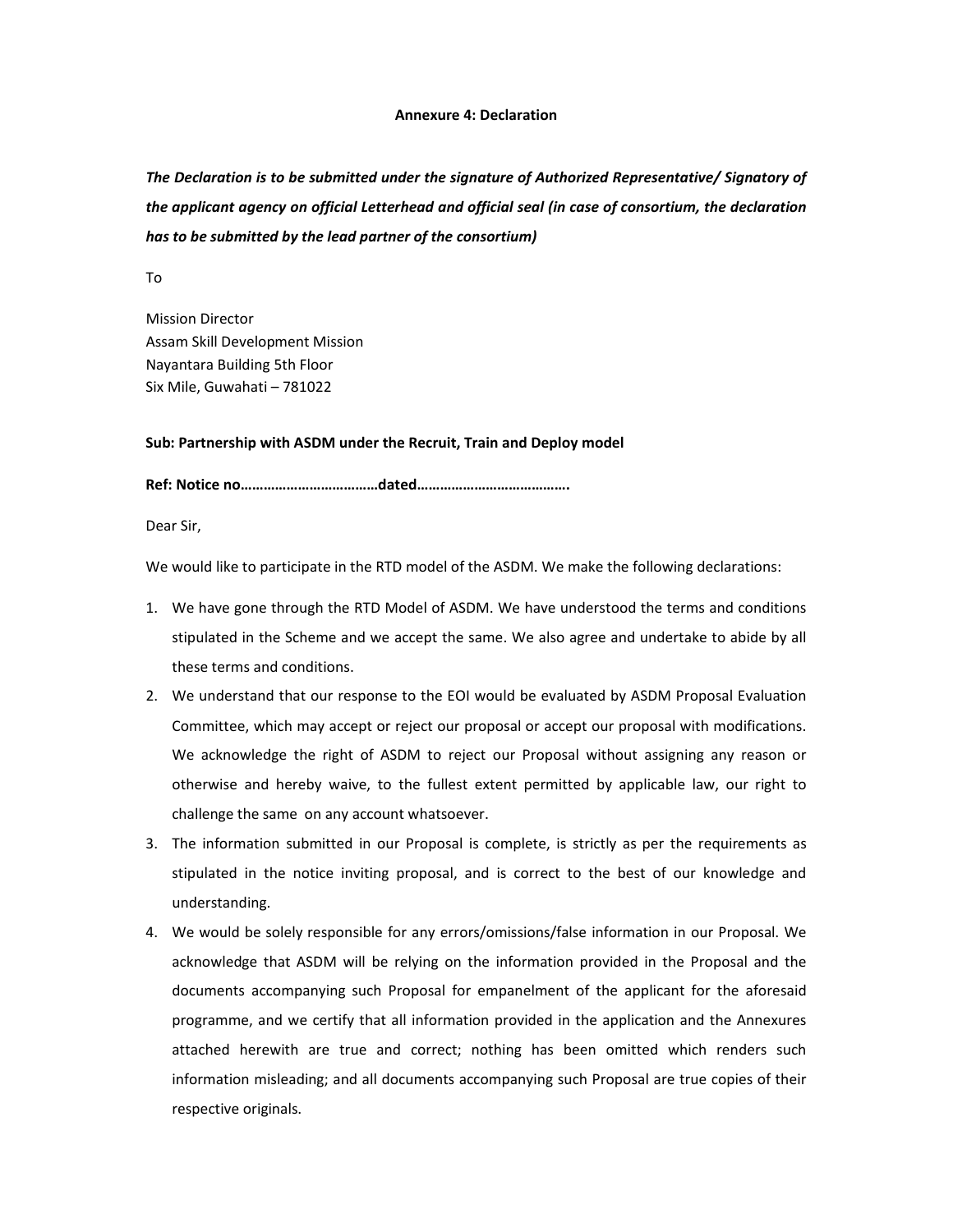- 5. We agree that whenever required, we shall make a technical presentation before ASDM on the proposed project.
- 6. We agree that we shall submit a Performance Guarantee whenever targets are allocated to us.
- 7. We shall commence training under the Scheme only in the event of selection post a RFP process by ASDM
- 8. This Proposal is unconditional and we hereby undertake to abide by the terms and conditions of the Scheme or any further terms and conditions as may be imposed by the Proposal Evaluation committee.
- 9. Wehavenotdirectlyorindirectlyorthroughanagentengagedorindulgedinanycorruptpractice, fraudulent practice, coercive practice, undesirable practice or restrictive practice.

For and on behalf of:

Signature:

Name:

Designation:

(Authorized Representative and Signatory)

Date:

Place: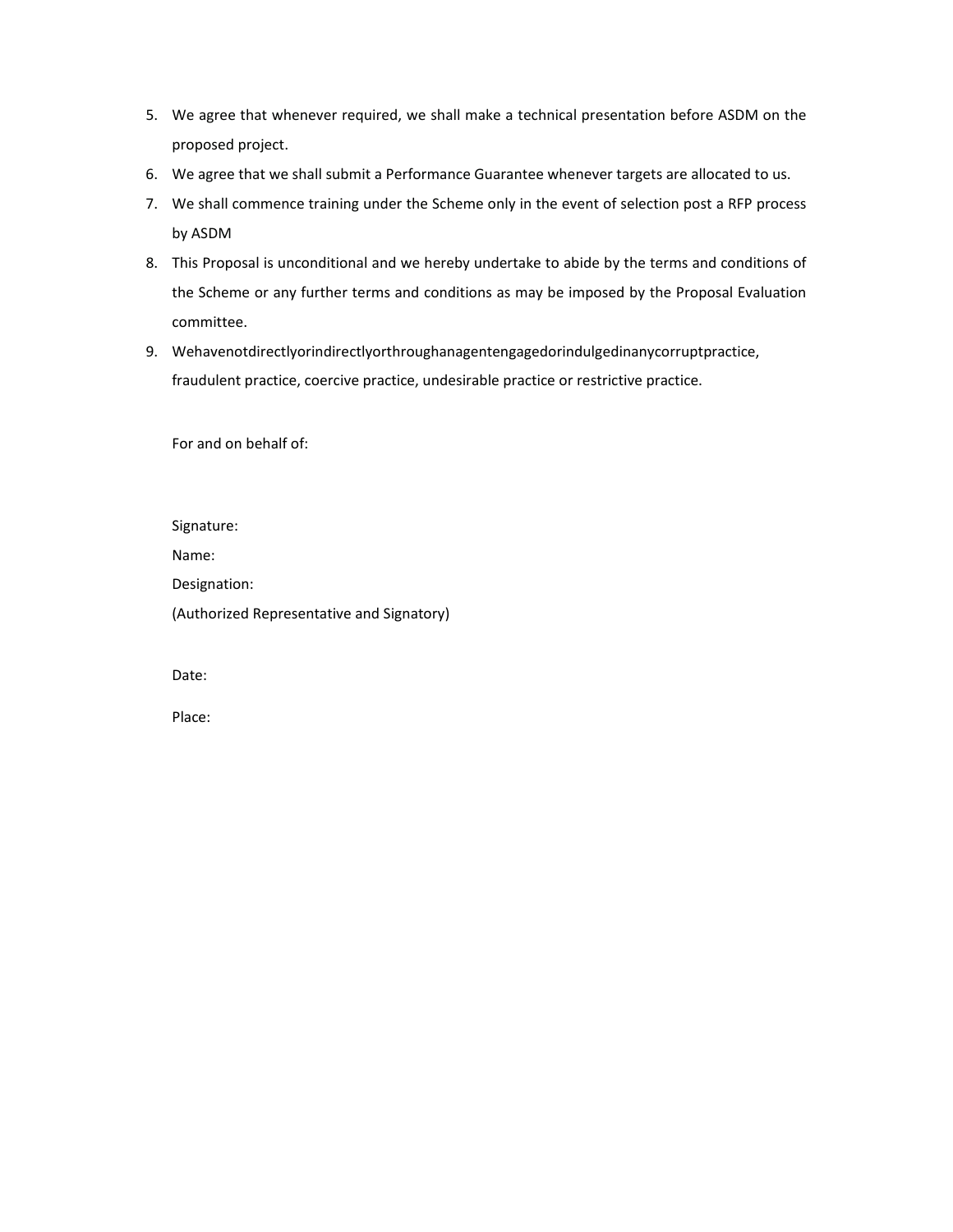## **Annexure 5: Checklist**

| <b>S. NO.</b>  | <b>Criteria</b>      | Document to be submitted                         | Compliance |
|----------------|----------------------|--------------------------------------------------|------------|
|                |                      |                                                  | (Y/N/NA)   |
| 1 <sub>1</sub> | Organisation's       | Incorporation / Registration Certificate         |            |
|                | Incorporation /      |                                                  |            |
|                | Registration details |                                                  |            |
| 2.             | Turnover             | Audited Financial Statements for the FY 2016-17  |            |
|                |                      | & a CA Certificate stating the Turnover          |            |
| 3.             | Net worth as on      | Audited Financial Statements for the FY 2016-17  |            |
|                | 31.03.2017           | & a CA Certificate stating the Net worth         |            |
| 4.             | Consortium (if       | Consortium Agreement                             |            |
|                | applicable)          |                                                  |            |
| 5.             | Annexure 1           | Details for each partner                         |            |
| 6.             | Annexure 2           | Project Proposal complete on all parameters      |            |
| 7.             | Annexure 3           | Affidavit for not being blacklisting (In case of |            |
|                |                      | consortium, by all the partners)                 |            |
| 8.             | Annexure 4           | Declaration (by lead partner in case of          |            |
|                |                      | consortium)                                      |            |
| 9.             | Annexure 5           | Checklist with compliance and reference          |            |
| 10.            | Authorisation proof  | Board Resolution and Power of Attorney for the   |            |
|                |                      | person signing the documents on behalf of the    |            |
|                |                      | proposer and consortium partner                  |            |

# **General Instructions:**

1. Each page of the proposal shall be sealed and signed by the authorised signatory (mandatory).

Forand on behalf of:

Signature:

Name:

Designation:

(Authorized Representative and Signatory)

Date:  $\blacksquare$